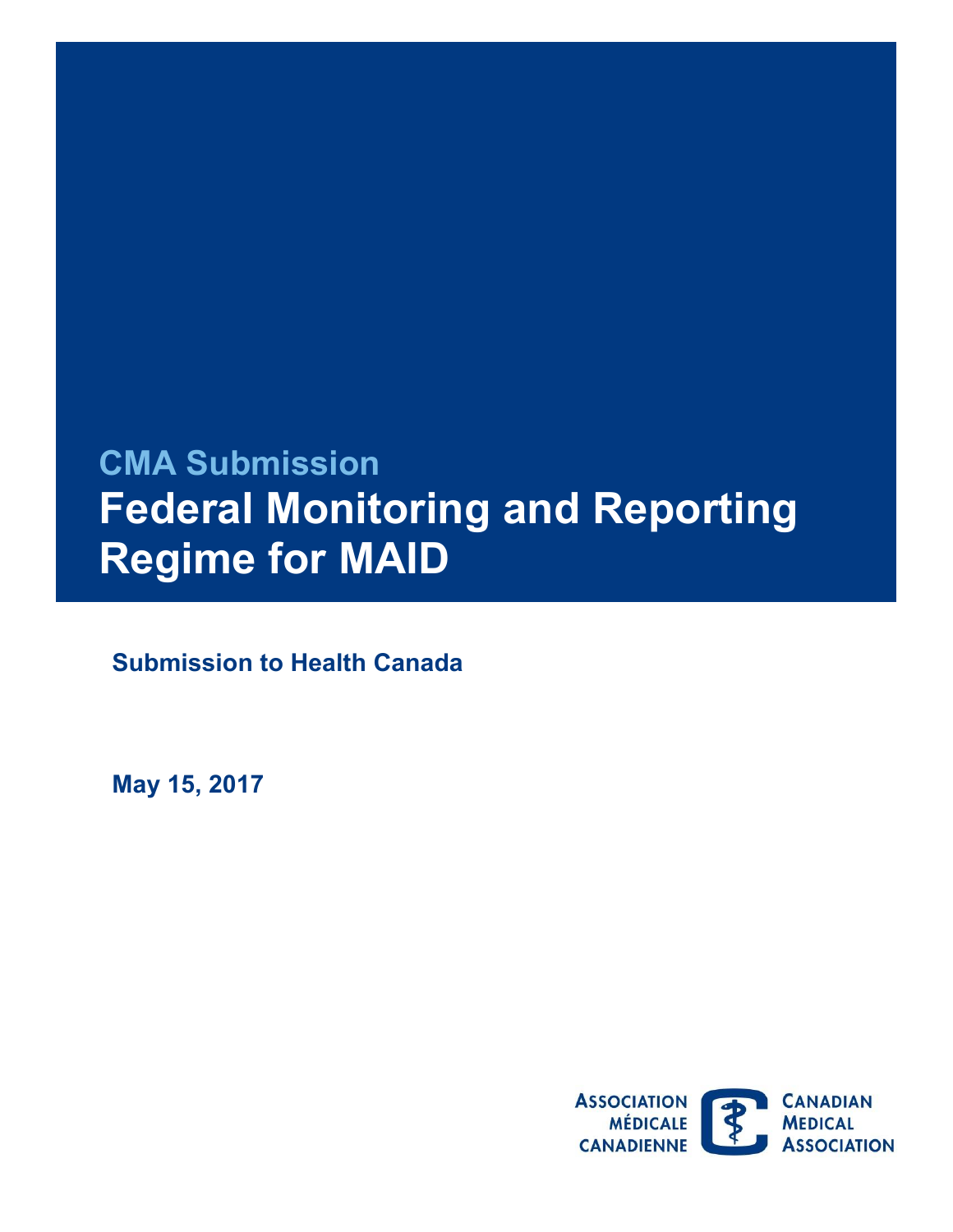The Canadian Medical Association (CMA) is the national voice of Canadian physicians. Founded in 1867, the CMA's mission is helping physicians care for patients.

 Canadian public, the CMA performs a wide variety of On behalf of its more than 83,000 members and the functions. Key functions include advocating for health promotion and disease/injury prevention policies and strategies, advocating for access to quality health care, facilitating change within the medical profession, and providing leadership and guidance to physicians to help them influence, manage and adapt to changes in health care delivery.

The CMA is a voluntary professional organization representing the majority of Canada's physicians and comprising 12 provincial and territorial divisions and over 60 national medical organizations.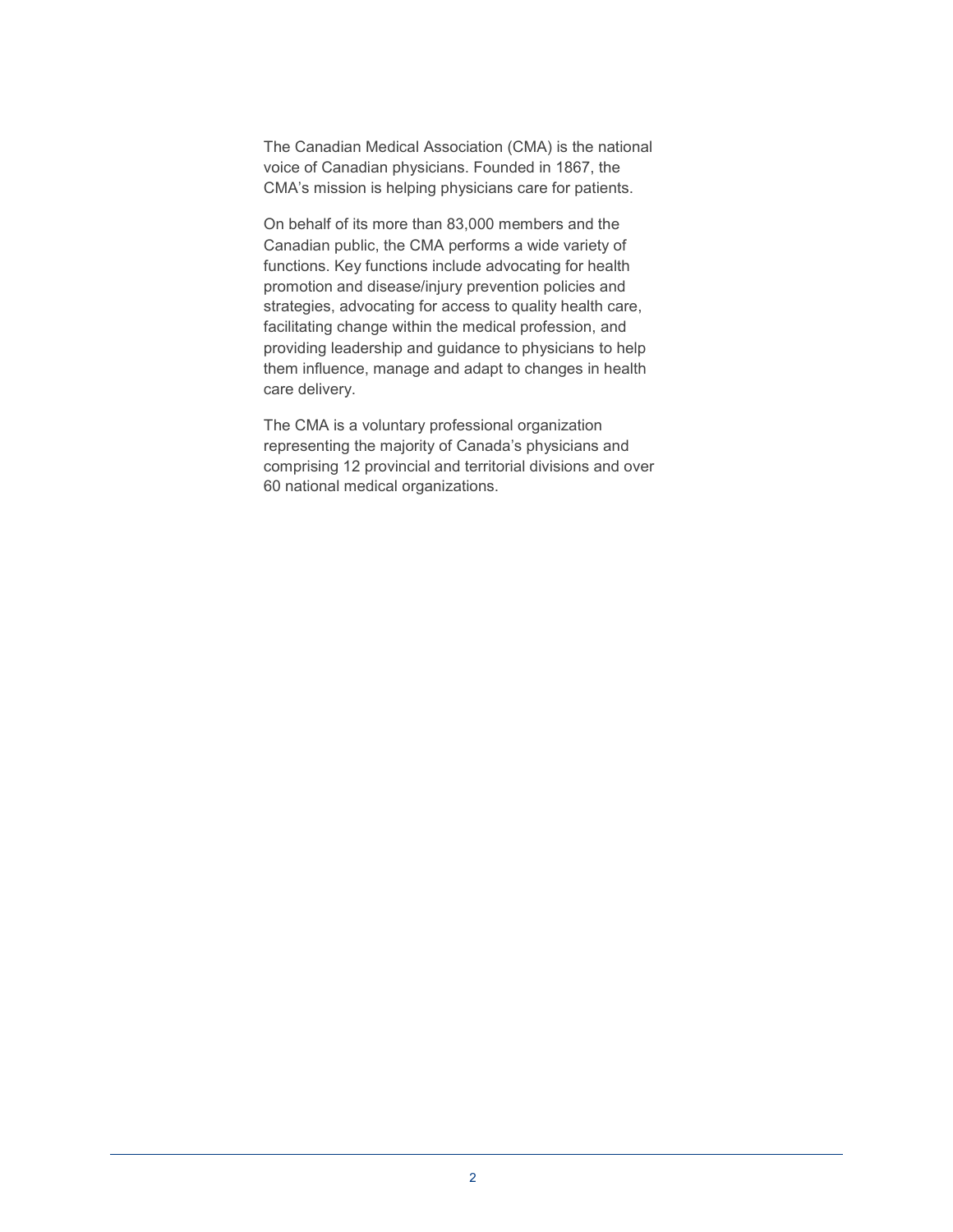## **Substantive recommendations**

#### **1. Protection and disclosure of the information**

This is a foundational component of any regulatory framework for both practitioners and patients/requestors. The CMA recommends placing greater emphasis on the protection of privacy by

- a. conducting a privacy impact assessment, with input from the Federal Privacy Commissioner (if that hasn't already been done).
- b. requiring, as part of the regulations, privacy/data sharing agreements in instances when
	- $\circ$  data is shared to meet the objectives outlined (p. 2); and
	- $\circ$  information collected under the framework will be made available to designated provincial and territorial government bodies for their use (p. 3). This is particularly important given that this involves the collection of identifiable (private) information about practitioners and patients/requestors.
- c. using aggregate data where applicable.
- d. providing greater detail on how the "Rigorous protection of all personal information (patient and practitioner) will be a paramount feature of the monitoring regime" – such detail is essential even in the preliminary stages of developing a monitoring and reporting system.

#### **2. Further specification of what constitutes a request**

As is currently stated, what constitutes a request is not sufficiently defined, i.e., what constitutes a "written request"? Is any written request a request? What about for those who can't (or who can no longer) write? Further specifying what constitutes a request is especially important since the practitioner has to document the circumstances of the request in every instance, including where follow-up is required and a report has to be filed as part of a follow-up.

#### **3. Timeframe**

 burdened by paperwork and it is highly likely that they would find it nearly impossible to meet this requirement. This could conceivably deter physicians from choosing to provide assistance in dying or A timeframe of 10 days to file a report is alarmingly short. It is commonly known that physicians already feel participate in an assessment under threat of criminal sanction, potentially significantly impacting patient access.

### **Procedural recommendations**

#### **4. Inegibility**

Information required for this category includes "results of the eligibility assessment". It should be required to explicitly include reasons why the patient/requestor was deemed ineligible.

#### **5. MAiD self-administered**

- a. The application of safeguards should be a specific category requiring reporting (and not simply used an example).
- b. To assess (in)consistency of emerging practices and the variability of provincial legislative or regulatory requirements, it would be worthwhile to require stating whether the practitioner was present during the self-administration.